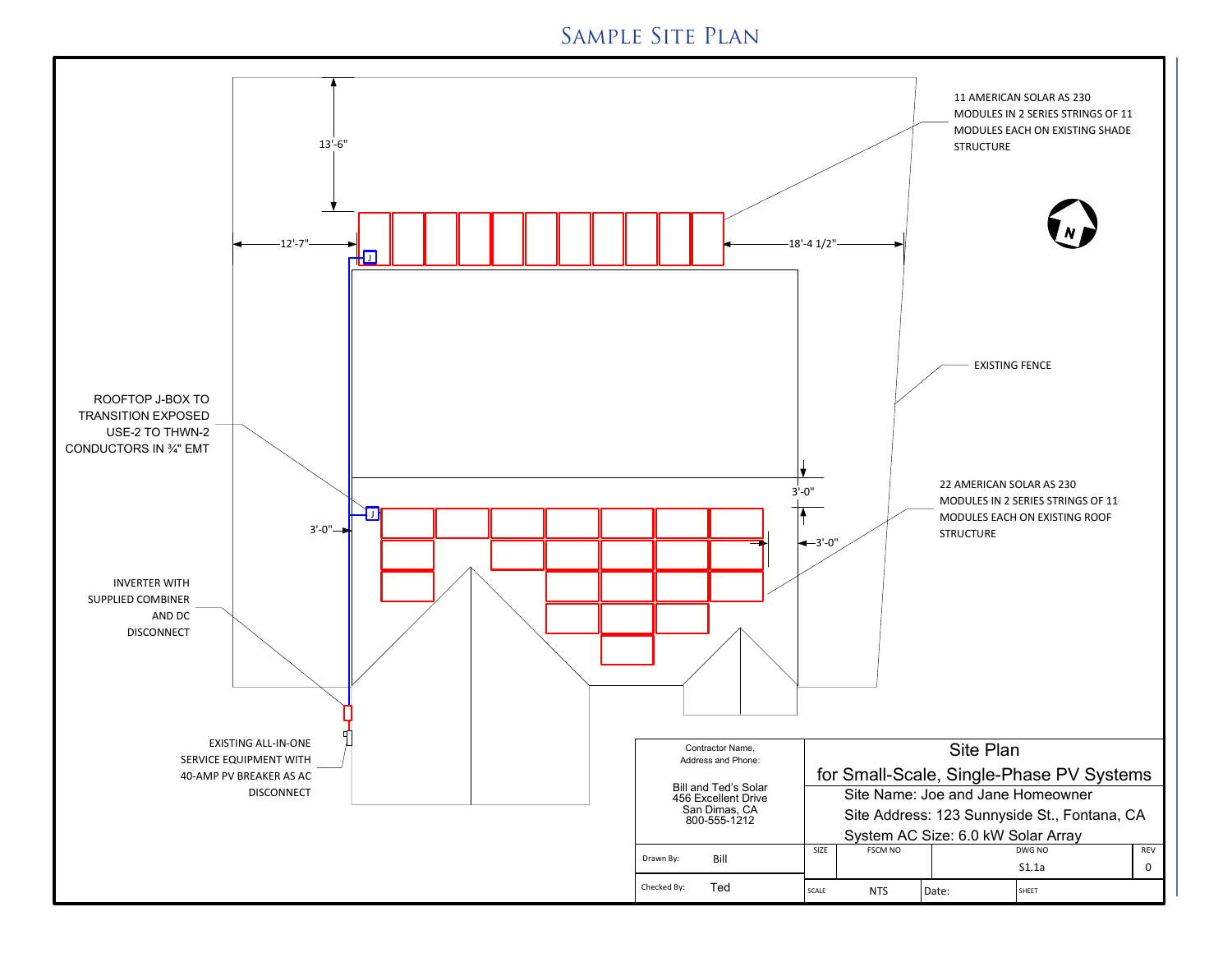# Sample Standard Electrical Diagram